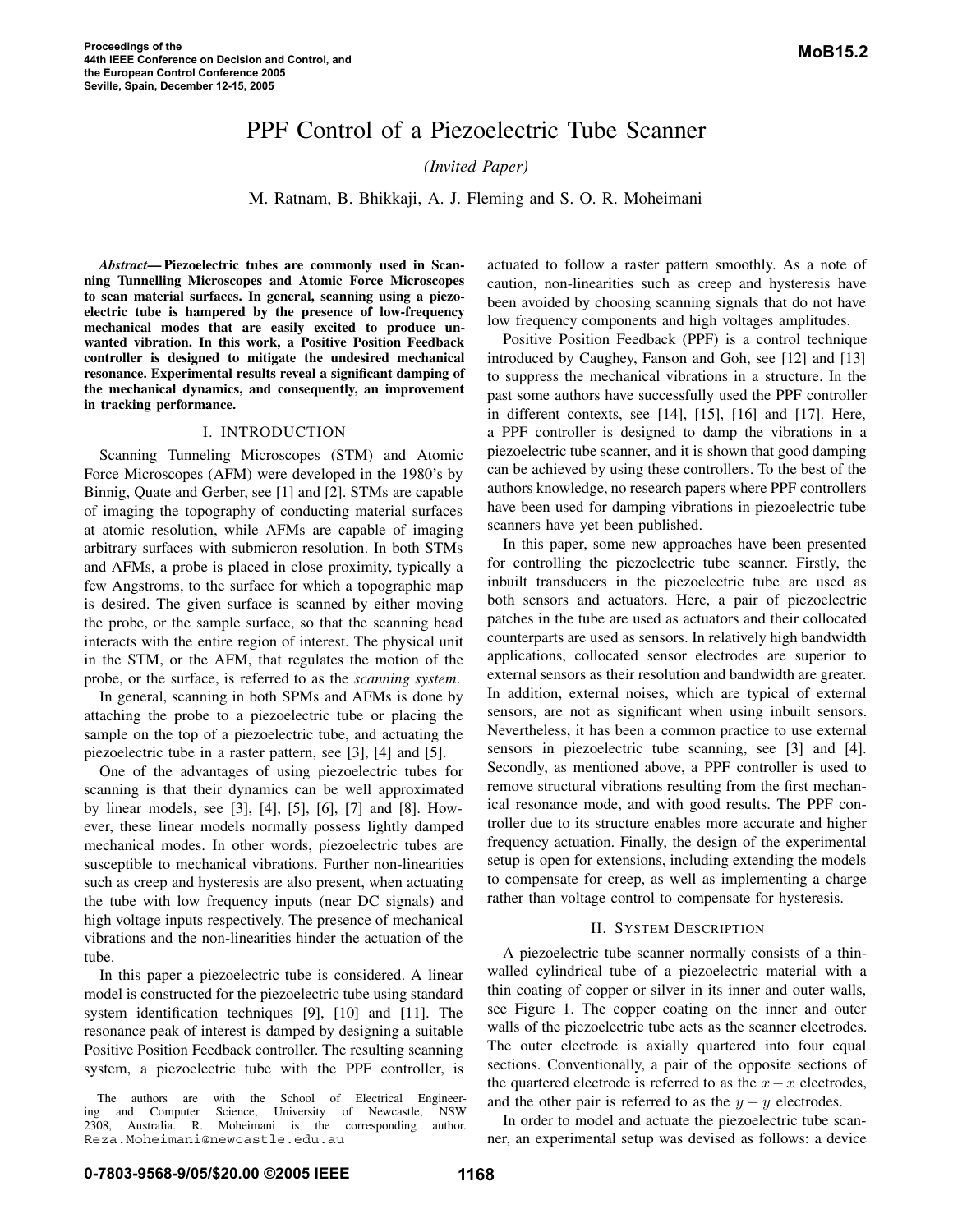

Fig. 1. Piezoelectric Tube

was constructed to hold the piezoelectric tube along the z axis with the lower end of the tube facing a large aluminium block. A small aluminium cube is bonded to the upper end of the tube. The head of a ADE Technologies 4810 capacitive sensor is placed in close proximity to the aluminium cube. The inner electrode of the piezoelectric tube is grounded. One electrode of each of the  $x - x$  and  $y - y$  pairs, referred to as  $x^+$  and  $y^+$  respectively, are chosen as the input ends of the piezoelectric tube, and the corresponding opposite ends, referred to as  $x^-$  and  $y^-$  respectively, are chosen as the output ends of the piezoelectric tube. A schematic description of the experimental setup is shown in Figure 2.



Fig. 2. Schematic Diagram

When input voltage signals  $V_{x+}$  and  $V_{y+}$  are applied to the  $x^{+}$  and  $y^{+}$  electrodes respectively, the piezoelectric tube deforms. This deformation changes the voltages  $V<sub>x</sub>$ − and  $V<sub>y</sub>$ − measured at the output electrodes  $x^-$  and  $y^-$ . Furthermore, due to the deformation of the tube, the capacitance between the aluminium cube and the head of the capacitive sensor changes. This change in the capacitance, C, is also recorded as an output. In total, the given piezoelectric tube scanner is interpreted as a linear system with two inputs,  $[V_x, V_y]$ and three outputs  $[V_{x-}, V_{y-}, C]$ , see Figure 3. However, in all the experiments to be performed here, for both modelling and actuating the piezoelectric tube, only the outputs  $[V_x, V_y, V_y]$ <sup>'</sup> will be used. The third output, C, will be used as an indicator of the lateral displacements of the tube along the  $x$  direction from its original position.



Fig. 3. Input-Output Diagram

## III. OPEN LOOP CONTROL

As mentioned earlier the goal of this paper is to actuate the piezoelectric tube in a raster pattern. Therefore a desired path of the piezoelectric tube would be to repeatedly trace straight lines back and forth in  $x$  direction, while slowly increasing its position in the  $y$  direction. A common practice to achieve such a path is to input a triangle wave in  $x^+$ electrode and a "very slowly" increasing ramp in the  $y^+$ electrode as reference signals for the system. Infact, to have a good scan of the surface the changes in  $y$  direction must be "quasi-static" with respect to the changes in the  $x$  direction. Normally in most cases the slowly varying ramp in the  $y^+$ electrode is either replaced by a dc signal or assumed to be earthed, see [3], [4] and [18].

In Figure 4, we have plotted the response (output)  $C$ recorded by the capacitive sensor to a triangle wave input of 6V and 81Hz at the  $x^+$  electrode with the  $y^+$  electrode being earthed. Note that the capacitive sensor output does not exactly match the triangle wave input, but appears to be equal to the triangle wave input plus certain periodic corrugations. This implies that the lateral displacement of the tube along the  $x$  direction is not really a straight line but rather a highly corrugated straight line. The distortion in the capacitive sensor output is due to the amplification of harmonics of the triangle wave that are close to the resonance frequencies of the piezoelectric tube, in particular, the first resonance mode when applying this input signal. Hence, damping these resonances in the piezoelectric tube would effectively suppress the amplification of these harmonics.

#### IV. SYSTEM IDENTIFICATION

In this section, the transfer function  $G_{xx}(s)$  relating the input at  $x^+$  electrode and the output at  $x^-$  electrode is modelled using standard techniques of system identification.

System identification is an experimental approach to the modelling of dynamic systems, see [9], [10] and [11]. An experiment is performed by exciting the system with known inputs and recording the corresponding outputs. A model is then designed for the recorded input-output data.

Here, an experiment was performed on the piezoelectric tube by inputting swept sine waves into the electrode  $x^+$ ,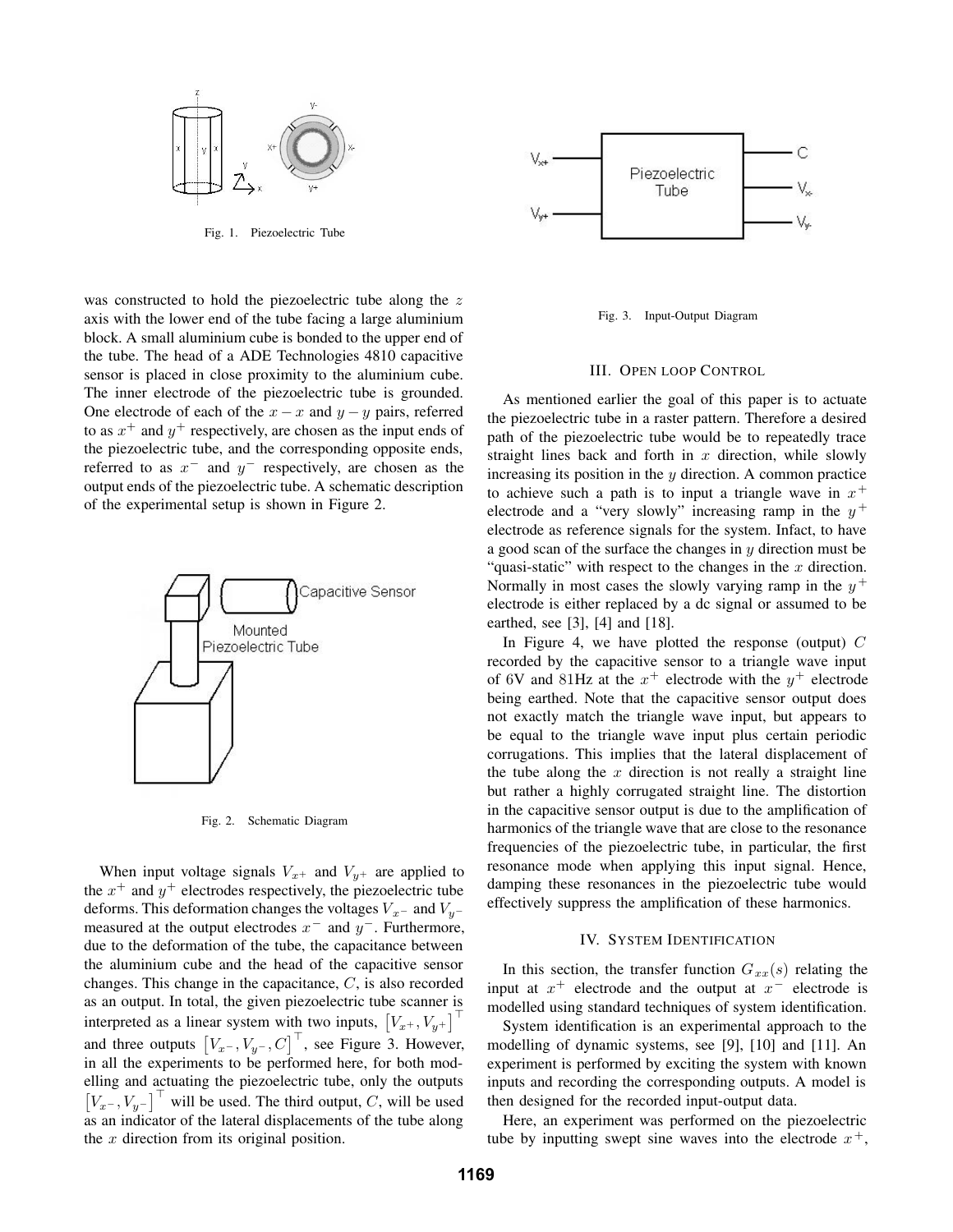

Fig. 4. Response recorded by capacitive sensor

with  $y^{+}$  electrode being earthed, and recording the corresponding output at  $x^-$ , using a HP 35670A dual channel Spectrum Analyser. The Spectrum Analyser was also used to process the recorded input output data and obtain the non-parametric frequency response function (FRF),  $G_{xx}(i\omega)$ , corresponding to the transfer function  $G_{xx}(s)$ . In Figure 5 the non-parametric FRF  $G_{xx}(i\omega)$  obtained from the Spectrum Analyser is plotted. It can be inferred from Figure 5 that the piezoelectric tube has a strong resonant behaviour around <sup>1000</sup> <sup>−</sup> <sup>1100</sup>Hz frequency. And from the phase plot it is fairly evident that second order models could give good fits to the plotted non-parametric data. The following second order model was found to fit the non-parametric data

$$
G_{xx}(s) = \frac{1.841 \times 10^7}{s^2 + 88.77s + 4.33 \times 10^7} - 0.1884 \quad (1)
$$

In Figure 5 the parametric fit of  $G_{xx}(i\omega)$ , see (1), is plotted along with the non-parametric data. It can be inferred that the parametric model fits the non-parametric data reasonably well. Details on how the models were estimated are not presented here as the models are of low order and their estimation is rather straightforward.



Fig. 5. Bode magnitude plots of the non-parametric model (blue) along with their corresponding parametric models (red).

## V. PPF CONTROLLER

Positive Position Feedback (PPF) is a control technique meant to suppress the vibrations in second order systems. As its name suggests, the output of a second order system is positively fed back into the system through a controller. This approach was first introduced in [12] and [13] for scalar second order systems. PPF was used in a multivariable form in [19] to suppress the mechanical vibrations in a cantilever beam. In this paper, the PPF controller is considered in its original form, as in [12] and [13], and a suitable design scheme is presented to suppress the resonance peak in  $G_{xx}$ (i $\omega$ ).

A PPF controller for one vibration mode is a second order system with a transfer function of the form

$$
K_{PPP}(s) = \frac{\omega_p^2}{s^2 + 2\eta_p \omega_p s + \omega_p^2},
$$
 (2)

where  $\omega_p$  and  $\eta_p$  are the design variables. Here, the output of the  $x^-$  electrode is positively fed back into the input electrode  $x^+$  through the PPF controller  $K_{PPP}$ , (2), see Figure 6. It can be checked that the input-output relation



Fig. 6. Closed-loop system

between the reference signal r and the output signal  $V<sub>x</sub>$ − in the closed-loop system, Figure 6, is given by

$$
V_x^- = \frac{G_{xx}}{1 - G_{xx}(s)K_{PPP}(s)}r,
$$
  
\n
$$
\triangleq G_{CL_x}(s)r.
$$
 (3)

Adhering to the notations in [12] and [13], the transfer function  $G_{xx}(s)$  is rewritten as

$$
G_{xx}(s) = \frac{g\omega_0^2}{s^2 + 2\eta_0\omega_0 s + \omega_0^2} + D,\tag{4}
$$

where

$$
g = 0.4252 \tag{5}
$$

$$
\eta_0 = 0.0067 \tag{6}
$$

$$
D = -0.1884 \tag{7}
$$

and

$$
\omega_0 = 6580.3 \text{ rads/sec.} \tag{8}
$$

The design parameters  $\eta_p$  and  $\omega_p$  of the PPF controller (2), are chosen such that the magnitude response of  $G_{CL_x}(s)$ , (3), is more damped when compared with the magnitude response of (4).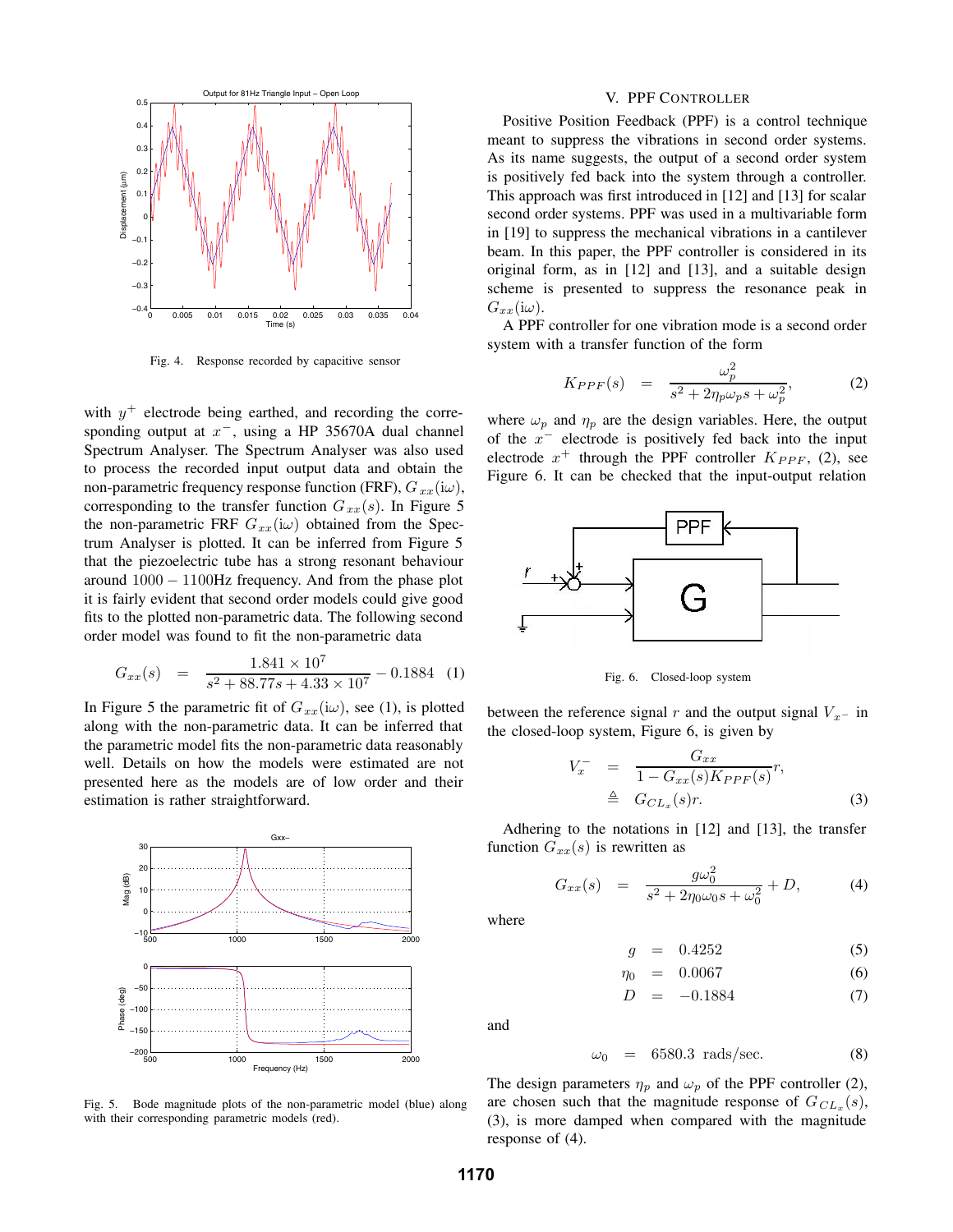In order to motivate the idea behind the design scheme, consider the FRF of the system (4)

$$
G_{xx}(\mathbf{i}\omega) = \frac{g\omega_0^2}{\omega_0^2 - \omega^2 + \mathbf{i}2\eta_0\omega_0\omega} + D. \tag{9}
$$

As the damping coefficient  $\eta_0$  is "approximately" zero, at the resonance frequency  $\omega_0$ , the magnitude response  $G_{xx}(i\omega_0)$  (the resonance peak) takes a large value, see Figure 5. It is known that second order systems with  $\eta_0 > \frac{1}{2}$ do not have any distinguishable resonance peaks. The reason for having a huge resonance peak at  $\omega_0$  in Figure 5 is that the real part of the denominator of (9) is zero and the imaginary part is "very small". For a well damped system, with  $\eta_0 > \frac{1}{2}$ , only the real part is zero, whereas the imaginary part is "quite large", thereby having a lower magnitude at  $\omega_0$ . In the PPF design scheme to be presented here, the PPF parameters  $\eta_p$  and  $\omega_p$  are chosen such that the FRF  $G_{CL_x}(\omega)$  has a denominator which is "large" for all frequency points.

In the design scheme, for both technical ease and to have conciseness in expressions, the given system  $(4)$  is approximated by a pure resonance system. This approximation is valid as the damping coefficient  $\eta_0$  is indeed approximately zero and the feedthrough term  $D$  is very small when compared with the magnitude of the resonance peak  $| G_{xx}(i\omega_0) |$ . Introduction of the approximation  $\eta_0 = D = 0$ leads to

$$
G_{CL_x}(s) = \frac{\frac{g\omega_0^2}{s^2 + \omega_0^2}}{1 - \frac{g\omega_0^2\omega_p^2}{(s^2 + \omega_0^2)(s^2 + 2\eta_p\omega_p s + \omega_p^2)}}
$$
  
= 
$$
\frac{g\omega_0^2(s^2 + 2\eta_p\omega_p + \omega_p^2)}{(s^2 + \omega_0^2)(s^2 + 2\eta_p\omega_p s + \omega_p^2) - g\omega_0^2\omega_p^2},
$$
  

$$
\triangleq \frac{N(s)}{D(s)}.
$$
 (10)

This implies

$$
G_{CL_x}(\mathrm{i}\omega) = \frac{N(\mathrm{i}\omega)}{D(\mathrm{i}\omega)},\tag{11}
$$

where

$$
N(i\omega) = g\omega_0^2(\omega_p^2 - \omega^2 + 2i\eta_p\omega_p\omega)
$$
 (12)

and

$$
D(i\omega) = (\omega^4 - (\omega_0^2 + \omega_p^2)\omega^2 + \omega_p^2\omega_0^2(1 - g))
$$
  
- i2 $\eta_p\omega_p\omega(\omega^2 - \omega_0^2)$   

$$
\triangleq D_R(i\omega) + iD_I(i\omega).
$$
 (13)

For the closed-loop system not to have distinguishable resonance peaks,  $|D(i\omega)|$  must never be "close to zero" for all frequencies  $\omega$ . In particular, for the frequency points where the real part  $D_R(i\omega)$  is zero, or "close to zero", the imaginary part  $D_I(i\omega)$  must be "large or away from zero", and vice versa.

It can be checked that the biquadritic term  $D_R(i\omega)$ , (13), has roots at

$$
\omega_{r1}^{\pm} = \pm \sqrt{\frac{1}{2}(\omega_0^2 + \omega_p^2 + \sqrt{(\omega_0^2 - \omega_p^2)^2 + 4g\omega_0^2\omega_p^2})}
$$
 (14)

and

$$
\omega_{r2}^{\pm} = \pm \sqrt{\frac{1}{2} (\omega_0^2 + \omega_p^2 - \sqrt{(\omega_0^2 - \omega_p^2)^2 + 4g\omega_0^2 \omega_p^2})},\qquad(15)
$$

and has three saddle points at  $\omega = 0$  and

$$
\omega_s^{\pm} = \pm \sqrt{\frac{\omega_0^2 + \omega_p^2}{2}}.
$$
 (16)

Similarly it can be checked that the imaginary part  $D_I(i\omega)$ is an odd function with roots  $\pm \omega_0$  and 0, and has two saddle points at  $\pm \frac{\omega_0}{\sqrt{3}}$ . It is also worth noting that roots of  $D_R(i\omega)$ and  $D_I(i\omega)$  interlace each other, *i.e.*,

$$
\omega_{r1}^+ > \omega_0 > \omega_{r2}^+ > 0 > \omega_{r2}^- > -\omega_0 > \omega_{r1}^-, \tag{17}
$$

which is a necessary and sufficient condition for stability.

If  $\omega_p$  were to be chosen such that  $\omega_p \ll \omega_0$ , it can be directly inferred from (14) and (15) that

$$
\omega_{r1}^{\pm} \approx \pm \omega_0 \tag{18}
$$

and

$$
\omega_{r2}^{\pm} \approx 0. \tag{19}
$$

In other words, for choices of  $\omega_p$  much smaller than  $\omega_0$ the zeros of  $D_R(i\omega)$  would be approximately equal to the zeros of  $D_I(i\omega)$ , which as a consequence would lead to sharp resonance peaks around the frequency points  $\pm \omega_0$  and 0 in the magnitude plot of  $G_{CL_x}(i\omega)$ . Alternatively, if  $\omega_p$  were to be chosen such that  $\omega_p \gg \omega_0$ , then, as before, it can be verified from (14) and (15) that

$$
\omega_{r1}^{\pm} \approx \pm \omega_p \tag{20}
$$

and

$$
\omega_{r2}^{\pm} \approx 0. \tag{21}
$$

It is apparent from (21) that for choices of  $\omega_p$  much larger than  $\omega_0$ , the magnitude response would have large resonance peaks around  $\omega = 0$ . The above observations for large and small choices of  $\omega_p$  were reported in [14] and [15], however no clear reasoning for this behaviour was provided therein.

A simple and effective option to keep the zeros of  $D_R(i\omega)$ and  $D_I(i\omega)$  apart, is to match zeros of  $D_I(i\omega)$  with the saddle points of  $D_R(i\omega)$ , *i.e.*, let

$$
\sqrt{\frac{\omega_0^2 + \omega_p^2}{2}} = \omega_0, \tag{22}
$$

which implies,

$$
\omega_p = \omega_0. \tag{23}
$$

Choosing  $\omega_p = \omega_0$  may not be the best choice but certainly a prudent one. Another alternative is to plot the graphs of  $D_R(i\omega)$  and  $D_I(i\omega)$  plots, with  $\omega_p = \alpha \omega_0$ , for several values of  $\alpha$ , for example setting  $\alpha = 0.5k, k = 1, 2, 3, \ldots$ and manually inspecting the "closeness" of the zeros of  $D_R(i\omega)$  and  $D_I(i\omega)$  for each  $\alpha$ . Note that in the current context this is not a difficult task as changing  $\omega_p$  only scales  $D_I(i\omega)$  and has no effect on its roots. Hence a manual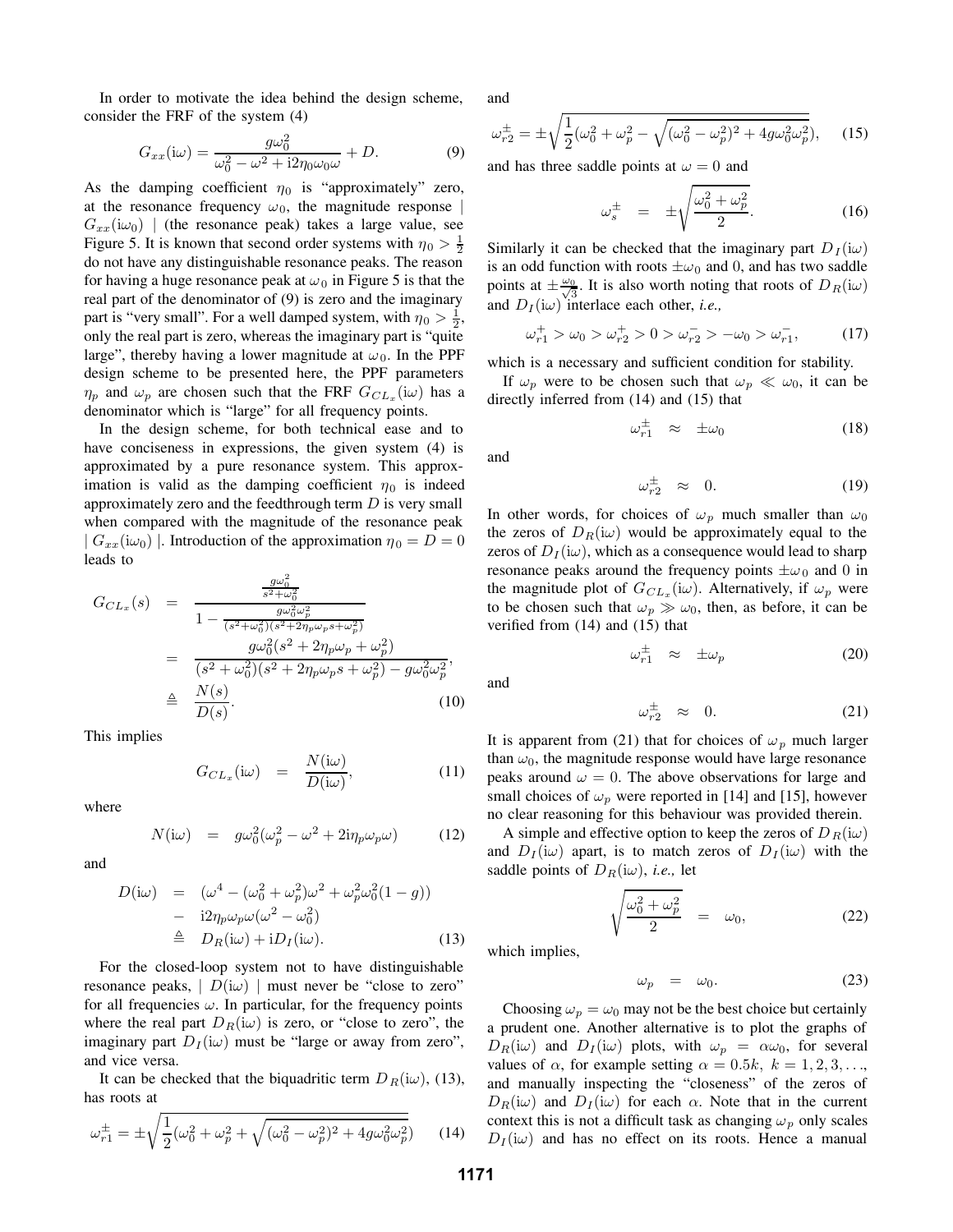verification of the closeness of the zeros of  $D_R(i\omega)$  and  $D_I(i\omega)$  effectively involves comparing one plot of  $D_I(i\omega)$ with many plots of  $D_R(i\omega)$ . In this paper we have set  $\omega_p = \omega_0$  and  $\eta_p = 0.56$ . The plots of  $D_R(i\omega)$  and  $D_I(i\omega)$ with  $\omega_p = \omega_0$  and  $\eta_p = 0.56$  are shown in Figure 7. Notice that the roots of  $D_R(i\omega)$  and  $D_I(i\omega)$  are reasonably further apart and the saddle points of  $D_R(i\omega)$  match the zeros of  $D_I(i\omega)$ . This avoids a resonance peak in the closed-loop transfer function  $G_{CL_x}(i\omega)$ , see Figure 8. Figure 8 suggests a 30dB damping in the magnitude of  $G_{CL_x}(\omega)$  around the resonance frequency  $\omega_0$ . Even though theortically, such a damping can be achieved using traditional controllers like Lead-Lag, LQG and other traditional controllers, the control effort required and the complexity involved in implementing them would be significantly higher, see [3], [4], [5] and [20].



Fig. 7. Plots of the polynomials  $D_R(\omega)$  and  $D_I(\omega)$  with  $\omega_p = \omega_0$  and  $\eta_p = 0.56$ .



Fig. 8. Bode plots of the transfer function  $G_{CL_x}$  (i $\omega$ ).

In Figure 9 we have plotted the response of the closedloop system, the piezoelectric tube with PPF controller as described in Figure 6, to the same triangle wave input of 81 Hz. Note that the closed loop system tracks the triangle wave more smoothly.



Fig. 9. Response recorded by capacitive sensor for the closed-loop system.

#### VI. CONCLUDING DISCUSSION

The tracking performance of piezoelectric tube scanners is heavily degraded by the presence of low-frequency resonant mechanical modes. Components of the reference signal and external noise near-in-frequency to the mechanical resonance are significantly amplified.

By utilizing a scanner electrode as a sensor, this paper introduces a simple voltage feedback technique for the mitigation of mechanical resonance. The PPF class of controllers is shown to provide a significant increase in the effective modal damping. The first mechanical mode of an experimental tube scanner is successfully attenuated by greater than 25  $dB$  in one dimension. Consequently, tracking performance is significantly improved.

Although piezoelectric hysteresis was not evident in this work due to low drive voltages, it has been cited as the foremost difficulty associated with piezoelectric tube scanners. In future work, we propose the inclusion of a charge amplifier to provide immunity to piezoelectric hysteresis. An extension to two dimensions is also a high priority.

## **REFERENCES**

- [1] G. Binning, C. F. Quate and C.Gerber, "Atomic Force Microscopes", *Phys. Rev. Lett.*, vol. 56, no. 9, 1986, pp 930-933.
- [2] G. Binning, H. Roher, C.Gerber and E. Weibel, "Scanning Tunneling Microscopes", *Phys. Rev. Lett.*, vol. 49, 1982, pp 57
- [3] N. Tamer and M. Daleh, "Feedback Control of Piezoelectric Tube Scanners", *in Proc. of the 33rd Conference on Decision and Control*, Lake Buena Vista, Florida, 1994, pp. 1826-1831.
- [4] A. Daniele, S. Salapaka, M. V. Salapaka and M. Daleh, "Piezoelectric Tubes for Atomic Force Microscopes: Design of Lateral Sensors, Identification and Control", *in Proc. of the American Control Conference*, San Diego, California, 1999, pp. 253-257.
- [5] S. Salapaka and A. Sebastian, "Control of Nanopositioning Devices", *in Proc. of the 42nd IEEE Conference on Decision and Control*, Maui, Hawaii, 2003, pp. 2644-2648.
- [6] M. E. Taylor, "Dynamics of Piezoelectric Tube Scanners for Scanning Probe Microscopy", *Rev. Sci. Instruments*, vol. 64(1), 1993, pp 154- 158.
- [7] O. M. El Rifai and K. Youcef-Toumi, "Coupling of Piezoelectric Tube Scanning in Scanning Probe Microscopes", *in Proc. of the American Control Conference*, Arlington, Virginia, 2001, pp 3251-3255.
- [8] T. Ohara and K. Youcef-Toumi, "Dynamics and Control of Piezo Tube Actuators for Subnanometer Precision Applications" *in Proc. of the American Control Conference*, Seattle, Washington, 1995, pp 3308- 3312.